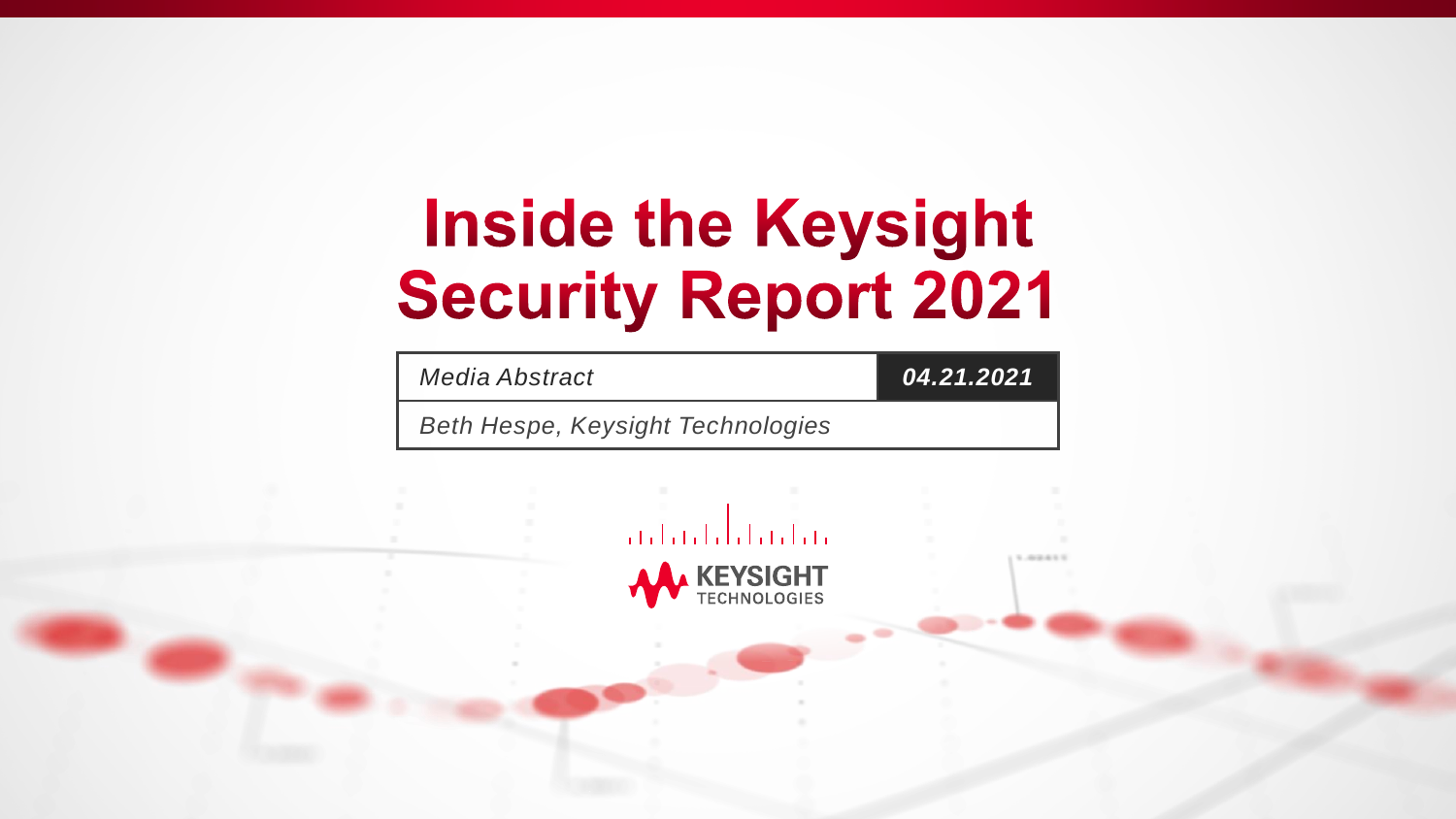## **The Keysight Security Report**

The fourth edition of this Keysight Technologies Security Report continues work from Ixia, acquired by Keysight in 2018.

This report combines lessons learned in 2020 with impactful predictions for 2021.

Both the data and the predictions are based upon [research conducted by Keysight's Application and](https://www.keysight.com/us/en/assets/7019-0190/solution-briefs/ATI-Research-Center.pdf) Threat Intelligence (ATI) Research Center.

|                                                                                                                                                                                                                                                                                                                                                                                                                                                                   | WHITE PAPER                                                                                                                                                                  |
|-------------------------------------------------------------------------------------------------------------------------------------------------------------------------------------------------------------------------------------------------------------------------------------------------------------------------------------------------------------------------------------------------------------------------------------------------------------------|------------------------------------------------------------------------------------------------------------------------------------------------------------------------------|
| Keysight Technologies 2021                                                                                                                                                                                                                                                                                                                                                                                                                                        |                                                                                                                                                                              |
| <b>Security Report</b>                                                                                                                                                                                                                                                                                                                                                                                                                                            |                                                                                                                                                                              |
| Introduction                                                                                                                                                                                                                                                                                                                                                                                                                                                      |                                                                                                                                                                              |
| Welcome to the fourth edition of this Security Report Issued by Keysight Technologies,<br>and formerly Ixia. This report combines lessons learned in 2020 with impactful<br>predictions for 2021. Both the data and the predictions are based upon research<br>conducted by Keysight's Application and Threat Intelligence (ATI) Research Center.                                                                                                                 | Monetary gain took<br>center stage as a<br>key cybercrime<br>motivator. There                                                                                                |
| The purpose of this report is to help strengthen global cybersecurity. Effective<br>cybersecurity needs to be a collaborative function by security experts. This report is<br>one way of sharing what Keysight has learned over the past year with the international<br>community of security practitioners. We hope it will help security teams think about<br>their security architecture vulnerabilities and how they can better prepare for future<br>attacks | was a huge uplick in<br>the deployment of<br>ransomware starting<br>in June with 59% of<br>attacks occurring in<br>the 2 <sup>nd</sup> half of 2020.<br>While this trend was |
| There were three trends that characterized cybercrime for most of 2020:                                                                                                                                                                                                                                                                                                                                                                                           | directed across all.                                                                                                                                                         |
| Cybercrime did not take a holiday during the pandemic. Keysight research<br>shows that there was a 62% Increase in phishing attacks in 2020 over 2019.<br>In fact, we saw a rapid increase as the pandemic took center stage in March<br>and April.                                                                                                                                                                                                               | industries, healthcare<br>was hit especially<br>hard.                                                                                                                        |
| . Monetary gain took center stage as a key cybercrime motivator. There was a<br>huge uptick in the deployment of ransomware starting in June. While this trend<br>was directed across all industries, healthcare was hit especially hard. The<br>second half of 2020 was particularly brutal with 59% of the attacks occurring<br>during that timeframe.                                                                                                          |                                                                                                                                                                              |
| Supply chain attacks hit the headlines with the SolarWinds attack. The supply<br>chain continues to be a weakness since the infamous Target point of sale<br>breach in 2013 brought this type of risk to the forefront. The SolarWinds attack<br>reinforces the need for security architects to embrace a holistic and<br>comprehensive approach.                                                                                                                 |                                                                                                                                                                              |
| In this report, we'll look into three core attack vectors used in 2020 along with what<br>you need to know to thwart those attacks. The last section discusses the main relevant<br>threats we see for 2021.                                                                                                                                                                                                                                                      |                                                                                                                                                                              |
|                                                                                                                                                                                                                                                                                                                                                                                                                                                                   | <b>KEYSIGHT</b><br><b>EDINOLOGIES</b>                                                                                                                                        |

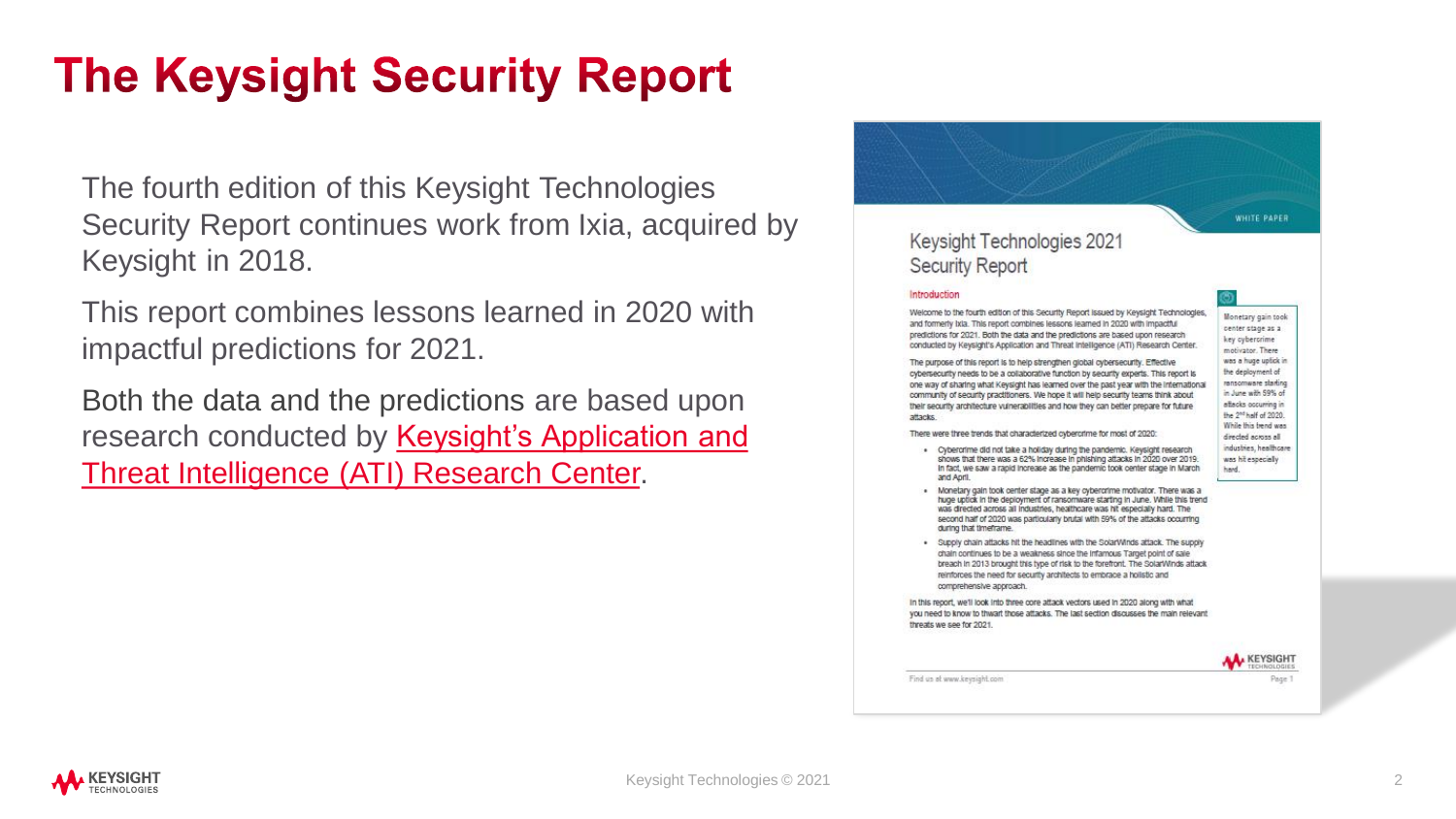### **Three Key Trends**

#### **THREE TRENDS CHARACTERIZED CYBERCRIME FOR MOST OF 2020**

- **Phishing attacks increased by 62 percent.** Keysight research shows that there was a 62 percent increase in phishing attacks in 2020 over 2019. In fact, there was rapid increase in these attacks as the pandemic took center stage in March and April as social engineering attacks were related to the pandemic.
- **Monetary gain took center stage as a key cybercrime motivator**. There was a huge uptick in the deployment of ransomware starting in June. While this trend was directed across all industries, healthcare was hit especially hard. 59 percent of the attacks occurred during the second half of 2020.
- **Supply chain attacks hit the headlines with the SolarWinds attack**. The supply chain continues to be a weakness and the SolarWinds attack reinforced the need for security architects to embrace a holistic and comprehensive approach.

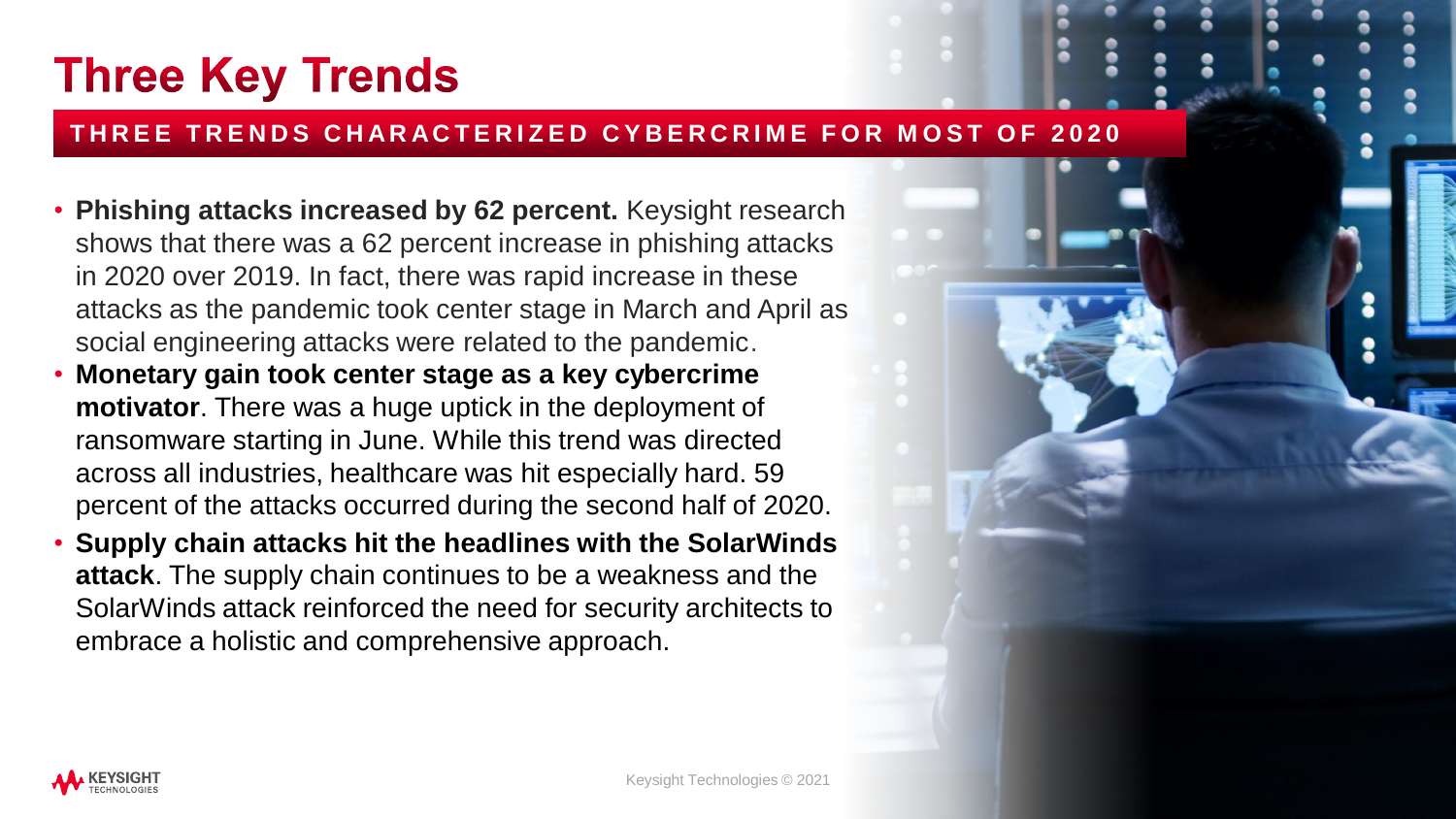## Trend 1 – Phishing Attempts Targeted The Pandemic

### **"COVID-19" Phishing Scams Identified by Keysight ATI Rapsheet**

- 62% increase in phishing attacks in 2020 over 2019
- People trying to get financial, or healthcare assistance were prime targets for COVID-19 phishing campaigns



**Strategic Insight:** Phishing and additional social engineering attacks will continue to take advantage of pandemic-related headlines. Keysight's recommendation: End user education is a must. Train users to avoid clicking on links in emails and text messages and go directly to a trusted healthcare site and find the registration link.

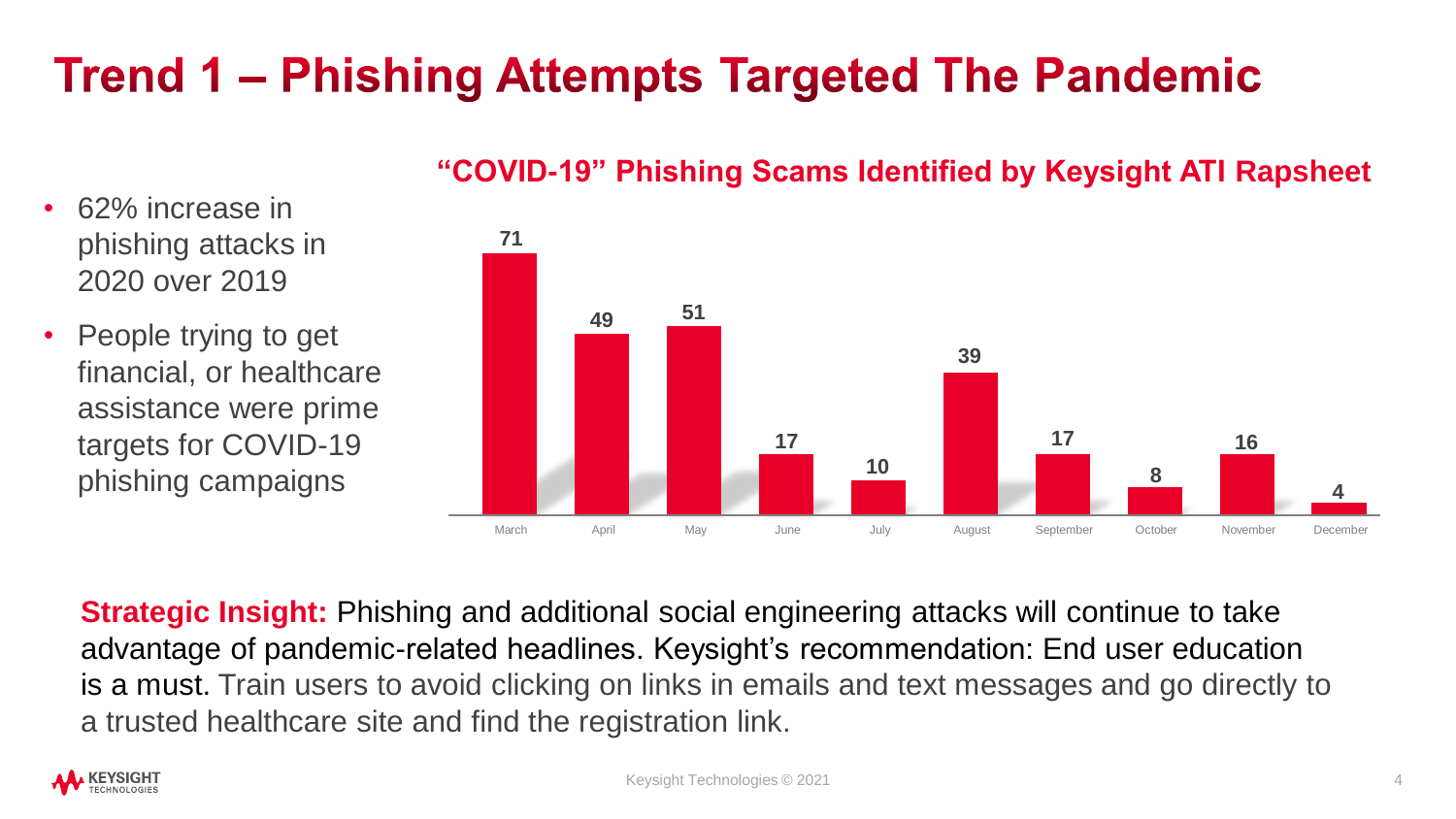### **Trend 2 – Ransomware Attacks Surged for Healthcare**

- 59% of all ransomware attacks occurred during the 2<sup>nd</sup> half of 2020
- While some bad actors claimed they would not target healthcare facilities, many did

### **2020 Ransomware Attacks**



**Strategic Insight:** Ransomware is highly popular because it makes a lot of money for bad actors. Business models continue to mutate along with malware variants. Keysight's recommendation: It's critical to keep enterprise threat detection systems up-to-date with the latest signatures and behavioral patterns, as ransomware builders are getting better at obfuscation and avoiding detection. In addition, network security teams should also be aware that exploitation practices evolve.

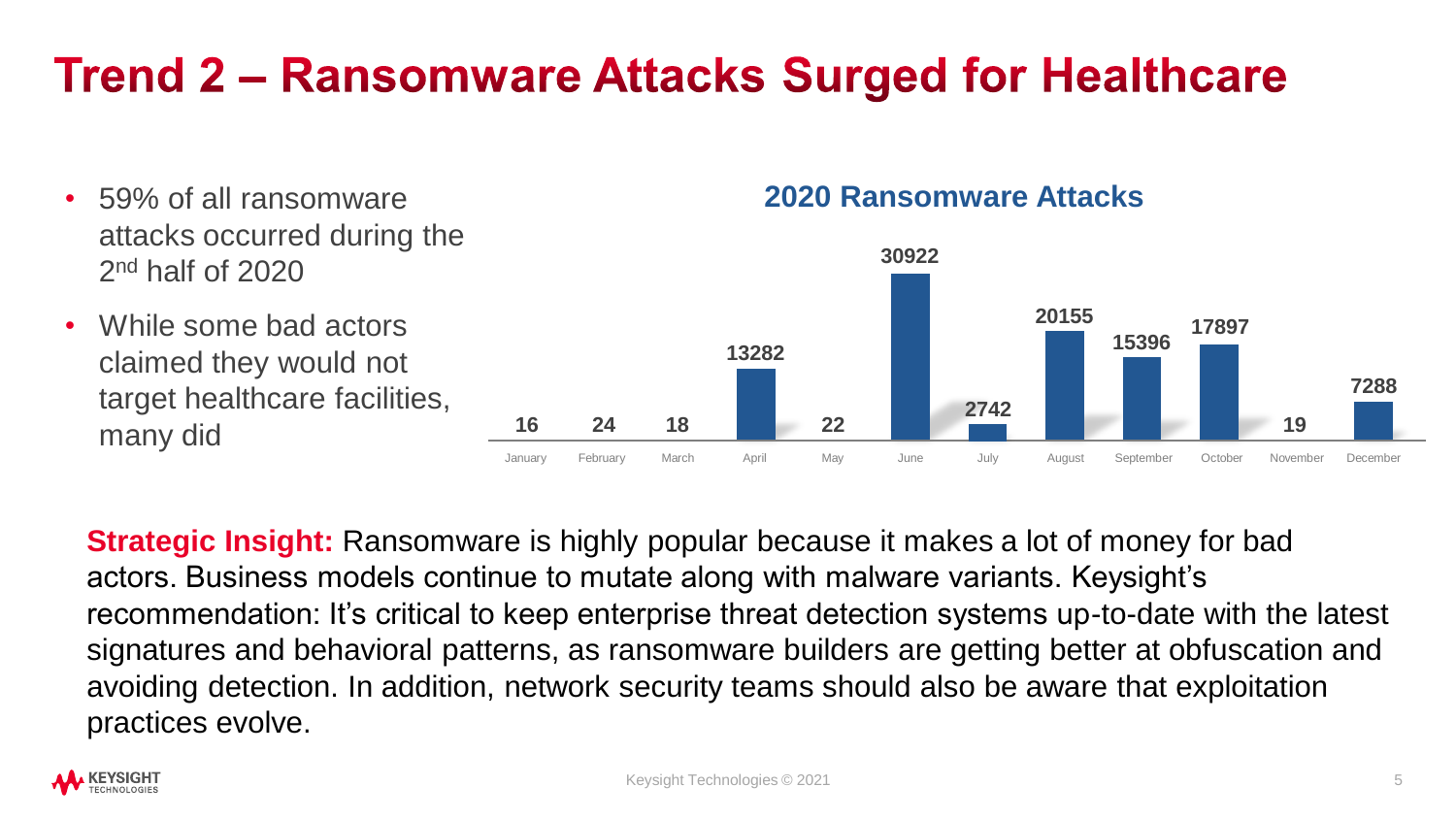# **Trend 3 - SolarWinds: The Most Effective Supply Chain Attack to Date**

- 18,000 SolarWinds customers impacted
- A new model of attacks – malware components nested within other attacks



**Strategic Insight:** An organization's supply chain is more than just components. There is a tendency to think of a supply chain as outside entities that either supply a company with software and hardware components or the supplies used when building a product. Keysight's recommendation: The supply chain is critical to the operation of a business, including utilities, email, cloud providers, and even coffee suppliers. Network security must consider non-traditional components that may touch an organization and IT systems.